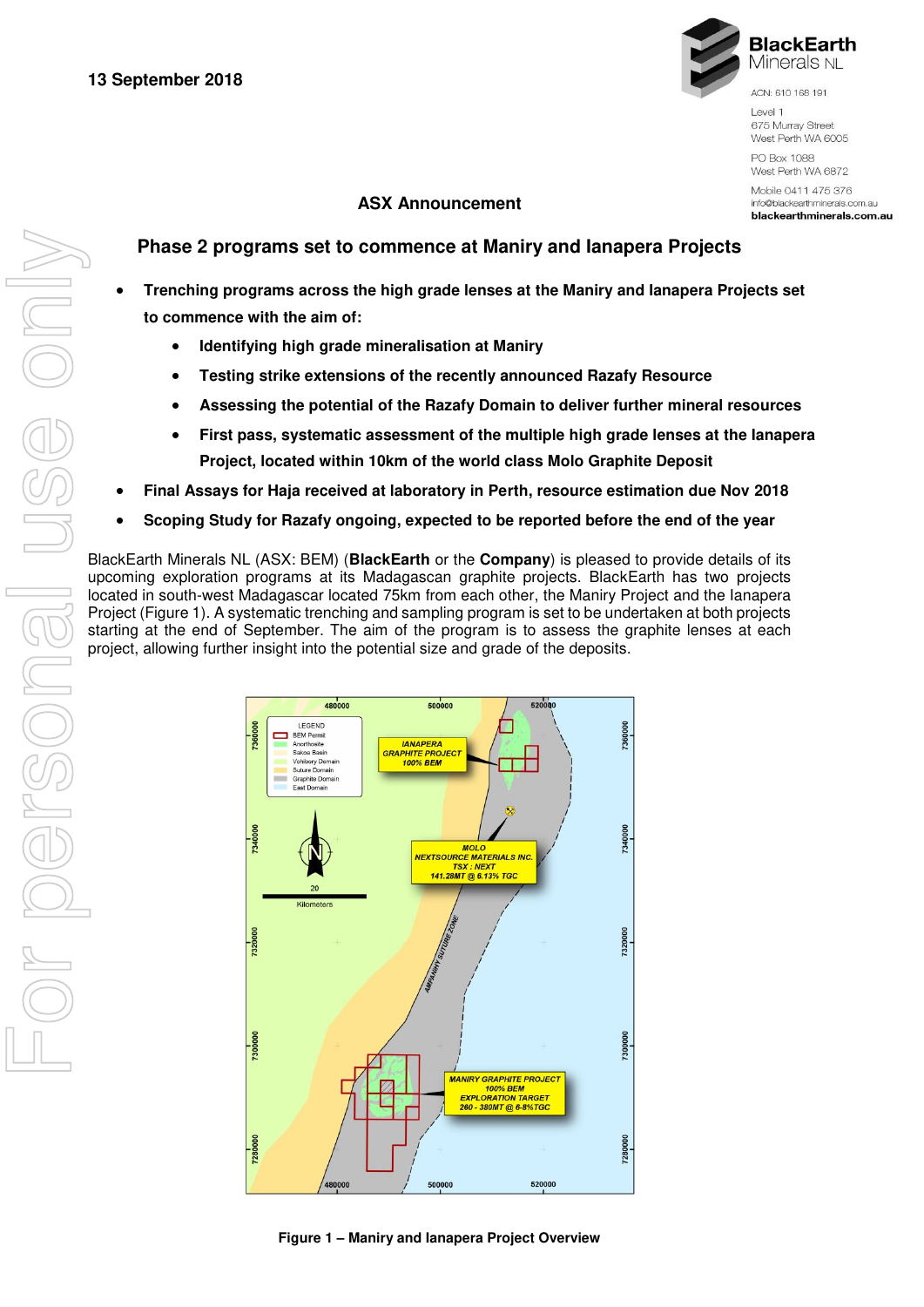#### **Maniry Project - Razafy**

Recently, BlackEarth announced a maiden inferred resource estimation of 11.2 Mt @ 7.1% Total Graphitic Carbon (TGC) for the Razafy graphite deposit (ASX: 14<sup>th</sup> August 2018 – Update Razafy Resource Estimation). This deposit is one of multiple lenses identified within the 'Razafy Domain', this domain has an estimated Exploration Target of 85 -125Mt @ 7- 8% TGC (ASX: 14 August 2018 – Maniry Exploration Target Estimate). The Razafy Domain is one of three large domains of graphite mineralisation that make up the Maniry Project.

The Razafy resource is currently modelled at 1.2km in length and open along strike in both directions. Mapping, rock-chipping and historical airborne geophysical imagery has highlighted the Razafy deposit as part of a larger mineralised system, over 4km in length – The Razafy Domain. BlackEarth believes there is potential to increase the size of the Razafy resource and also delineate further high grade resources within the Razafy Domain. It is perceived that additional resource tonnes and higher grade mineralisation will impact the ongoing scoping study positively.

A systematic trenching and sampling program across the Razafy Domain will be undertaken to assess the size and grades of the multiple lenses that make up the domain (Figures 2 and 3). Approximately 3.8km of trenching is planned on 200m spaced traverses. Of interest, a prevalent conductive anomaly located along strike to the north-west of Razafy will be investigated as well as multiple, high grade lenses to the north east of Razafy. Assay results from this program are expected to be received and reported upon in mid-December.



**Figure 2 – Maniry Project – Razafy Domain – Trenching Proposal - Geology**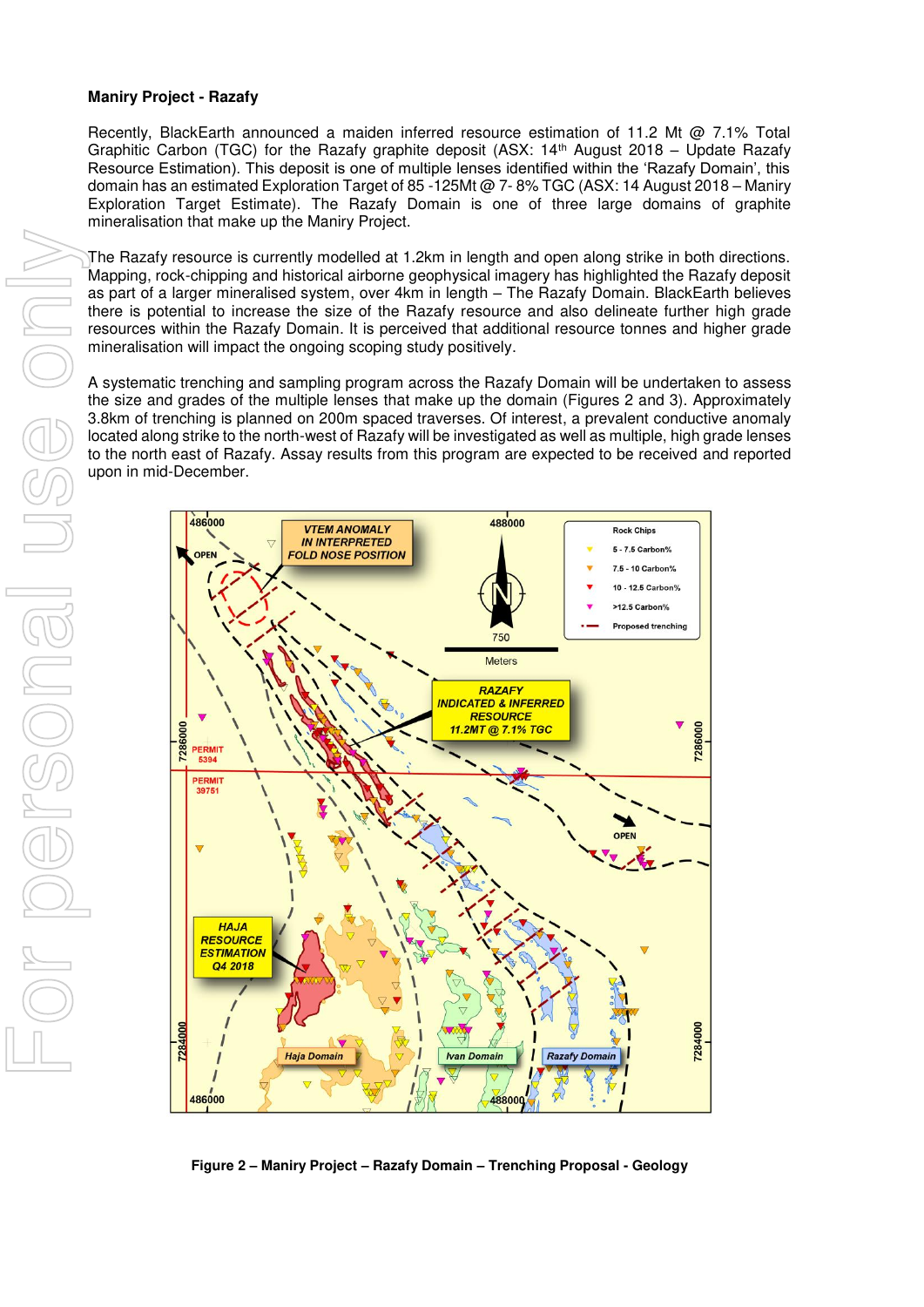

**Figure 3 – Maniry Project – Razafy Domain – Trenching Proposal – VTEM Image** 

## **Ianapera Project**

The Ianapera Project is located 75km north of the Maniry Project (Figure 1). The project is located in a similar geological setting as Maniry within a highly metamorphosed package of rocks on the fringes of a large Anorthosite intrusion. The project is also located ~10km's north of the world class Molo Graphite Deposit (Figure 4). Molo is owned by Next Source Materials (TSX: NEXT) and has a NI-43 compliant resource estimation of 141.28Mt @ 6.13% TGC.

Previous mapping and rock chipping programs at Ianapera have identified multiple, high grade lenses, with rock chip values eclipsing those usually seen at Maniry i.e. >20%. It is interpreted that the multiple lenses are part of a larger mineralised system as suggested within the VTEM conductivity imagery (Figure 5).

A systematic trenching and sampling program will be undertaken across the highly conductive zone to delineate the size and grade of each of the mapped lenses and to provide an insight into the suggested larger mineralised system. It is planned for 3km of trenching on 200m spaced lines at the Ianapera October. Results are currently expected to reported in the new year.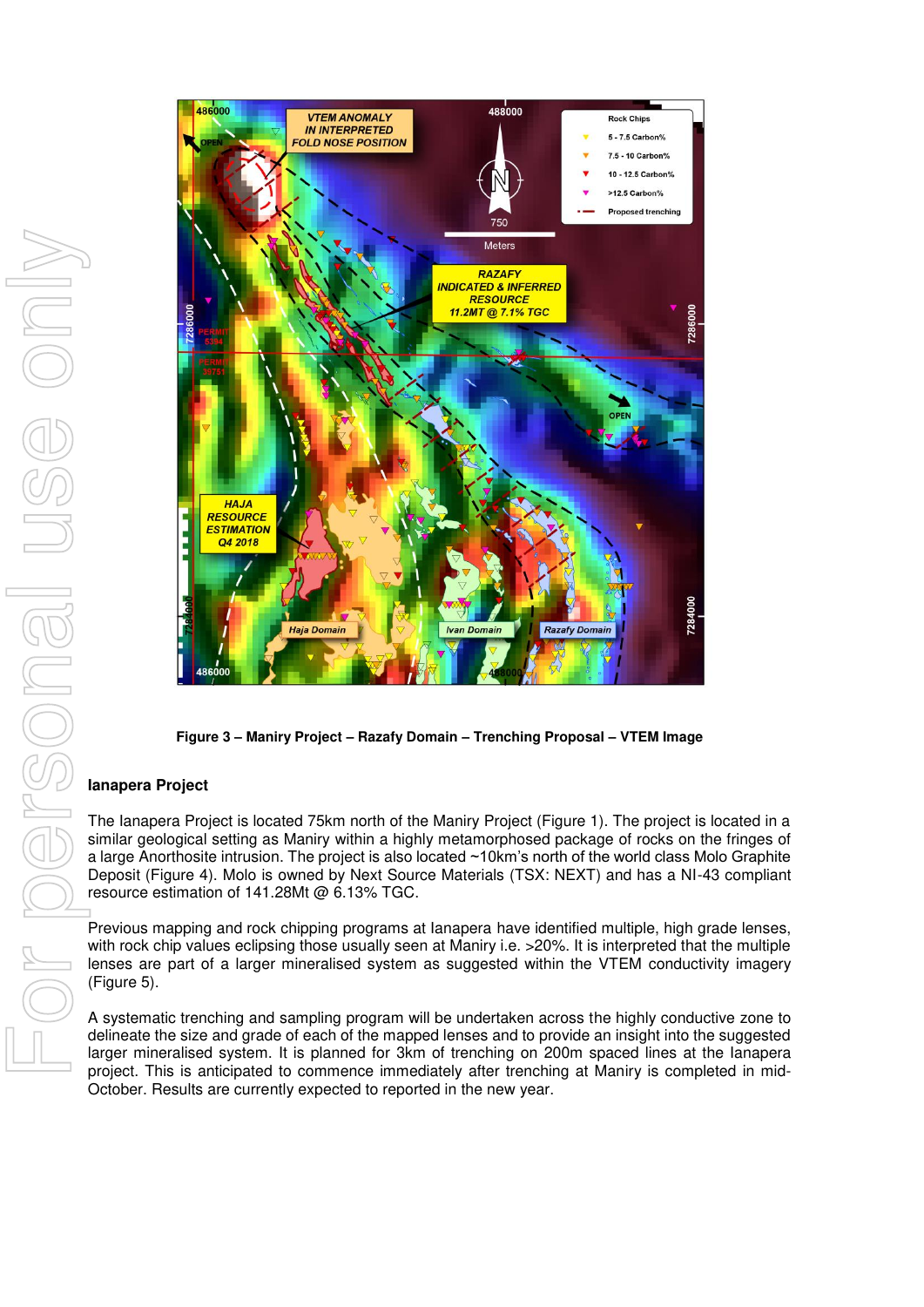

**Figure 4 – Ianapera Project – Overview** 



**Figure 5 – Ianapera Project – Trenching Proposal – VTEM Image**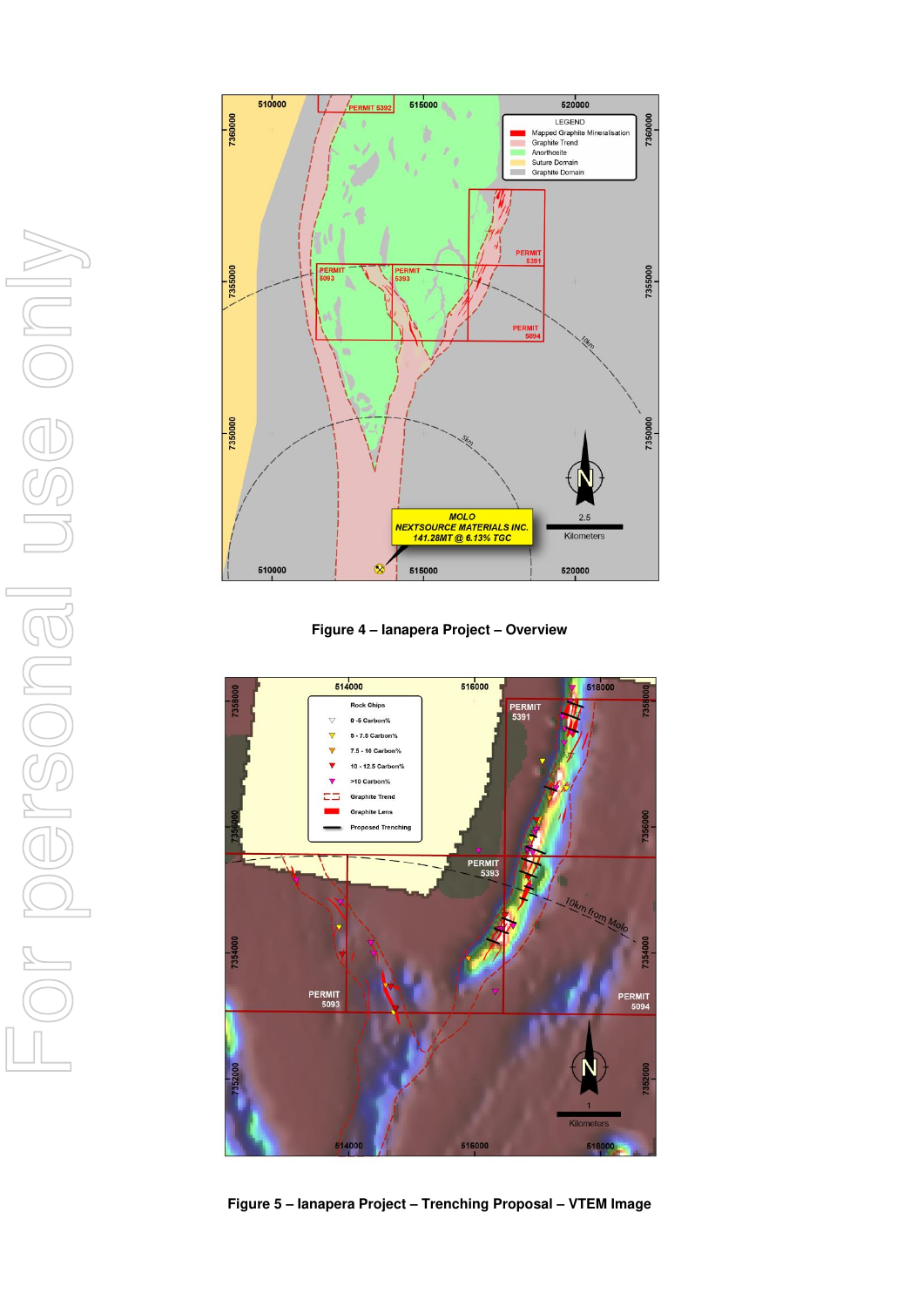### **Haja Exploration and Resource Estimation Update**

The Company is also pleased to provide an update for the recently completed drilling program at Haja, one of the multiple graphite deposits at the Maniry Project. The final samples have recently arrived at the laboratory in Perth for analysis. Assay results are expected to be returned towards the end of the month with a maiden resource estimation expected to be announced in November. Results for the first 5 holes were recently reported (ASX: 23 August 2018 – Assays return broad zones of graphite) with encouraging intercept widths and grades e.g.  $81.8m\omega$  6.1% TGC (inc. 19.5m  $\omega$  8.1% TGC).

## **Managing Director, Tom Revy commented:**

"The trenching work on the Ianapera and Maniry Projects represent the commencement of phase 2 of the exploration program. Whilst the Board remains focused on its "fast track to cashflow" strategy, results obtained from Phase 2 will be used as the basis for expanding current project development plans."

BlackEarth Minerals NL encourages investors to update their contact details to stay up to date with Company news and announcements here:<http://www.blackearthminerals.com.au/update-details/>

# **MEDIA CONTACTS**

Tom Revy, BlackEarth Minerals NL 08 6145 0289 | 0411 475 376

## **Competent Person's Statement**

The information contained in this report that relates to Exploration Results and Mineral Resources is based on information compiled by Mr. Peter Langworthy, a member of The Australasian Institute of Mining and Metallurgy. Mr. Langworthy has sufficient experience that is relevant to the style of mineralisation and type of deposit under consideration and to the activity that he is undertaking to qualify as a Competent Person as defined in the 2012 edition of the "Australasian Code for Reporting of Exploration Results, Mineral Resources and Ore Reserves." Mr. Langworthy consents to the inclusion in this report of the matters based on the information in the form and context in which it appears.

The information in this report that relates to the Exploration Target for the Maniry Graphite Project is extracted from the report entitled "Exploration Target Update" dated 14 August 2018 and is available to view on the Company's website (www.blackearthminerals.com.au). The Company confirms that it is not aware of any new information or data that materially affects the information included in the original market announcement and that all material assumptions and technical parameters underpinning the estimates in the relevant market announcement continue to apply and have not materially changed. The Company confirms that the form and context in which the Competent Person's findings are presented have not been materially modified from the original market announcement.

The information in this report that relates to the Maiden Resource Estimation for Razafy at the Maniry Graphite Project is extracted from the report entitled "Update – Maiden Resource Estimation for Razafy at the Maniry Graphite Project" dated 14 August 2018 and is available to view on the Company's website (www.blackearthminerals.com.au). The Company confirms that it is not aware of any new information or data that materially affects the information included in the original market announcement and that all material assumptions and technical parameters underpinning the estimates in the relevant market announcement continue to apply and have not materially changed. The Company confirms that the form and context in which the Competent Person's findings are presented have not been materially modified from the original market announcement.

For more information – [www.blackearthminerals.com.au](http://www.blackearthminerals.com.au/)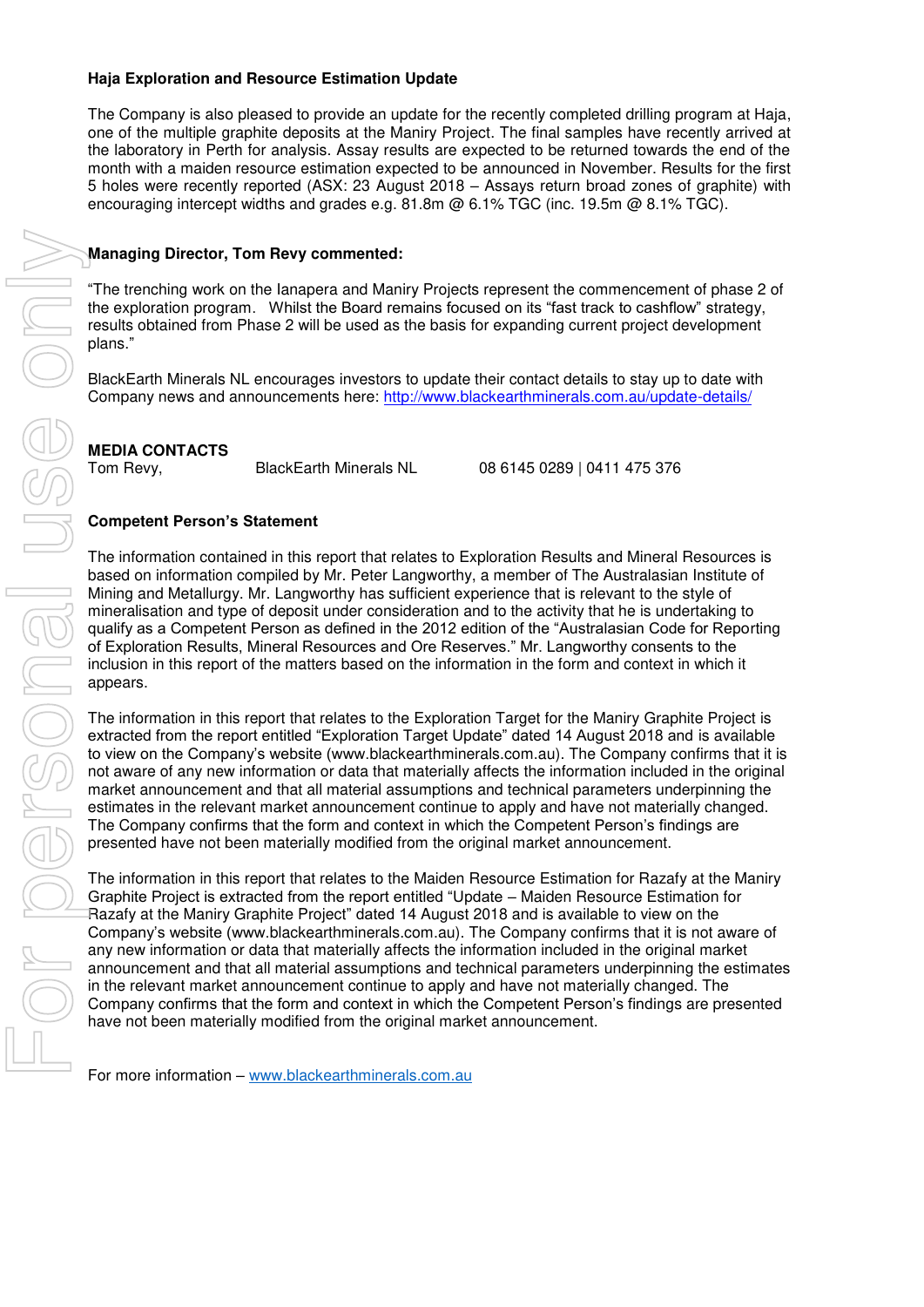#### **About BlackEarth Minerals NL (** [www.blackearthminerals.com.au \)](http://www.blackearthminerals.com.au/)

BlackEarth Minerals NL (ASX: BEM) ("Company") is an ASX listed company focused primarily on the exploration and development of its 100% owned Madagascan graphite projects.



The location of the Company's primary graphite projects: Madagascar (Maniry & Ianapera - above)

The Company's Madagascan projects consist of two primary exploration areas: the Maniry project ("Maniry") in the south, and the Ianapera project ("Ianapera") in the north. Maniry is highly prospective for large-scale, high-quality graphite deposits and is currently at an advanced evaluation stage. The Razafy indicated and inferred resource, comprising of **11.2Mt @ 7.10% Total Graphitic Carbon** (TGC) is summarised in Table 1 below. The vast majority of the resource has been classified with a high degree of confidence at an 'Indicated' classification, with the remainder classified as 'Inferred'. The Mineral Resource is reported at a 6% TGC cut-off grade. The Mineral Resource was estimated within constraining wireframe solids defined at a nominal 3% TGC cut-off grade.

| Classification         |                  |       | Tonnes (Mt) TGC Grade (%) Contained Tonnes (t) |
|------------------------|------------------|-------|------------------------------------------------|
| Razafy Indicated       | 8.OI             | 7.22. | 577,600                                        |
| Razafy Inferred        | 3.2 <sub>l</sub> | 6.80  | 217,600                                        |
| <b>Total Resources</b> | 11.2             | 7.10  | 795,200                                        |

#### **Mineral Resource Estimates for Maniry Project**

Results, from recent diamond drilling have confirmed that the Razafy Prospect (contained within the Maniry Project area) consists of high grade, thick outcropping graphitic mineralisation contained within distinct lenses which remain not only open along strike but also at depth. Recent identification of further lenses to the east also highlights the prospectivity of the immediate area which, based on mapping and previous exploration represents only 5% of the current Maniry Project area.

Ianapera is located approximately 50km north of Maniry. It consists of a series of high-grade outcrops, up to 800m long and 30m wide, of graphite mineralisation within a broader graphite trend. Identified as a large conductive body, potential exists for the presence of a large graphitic mineralised system.

The Company's Western Australian graphite assets include 4 early stage project areas that have been partially explored by a number of companies in the past, with encouraging results reported from several locations.

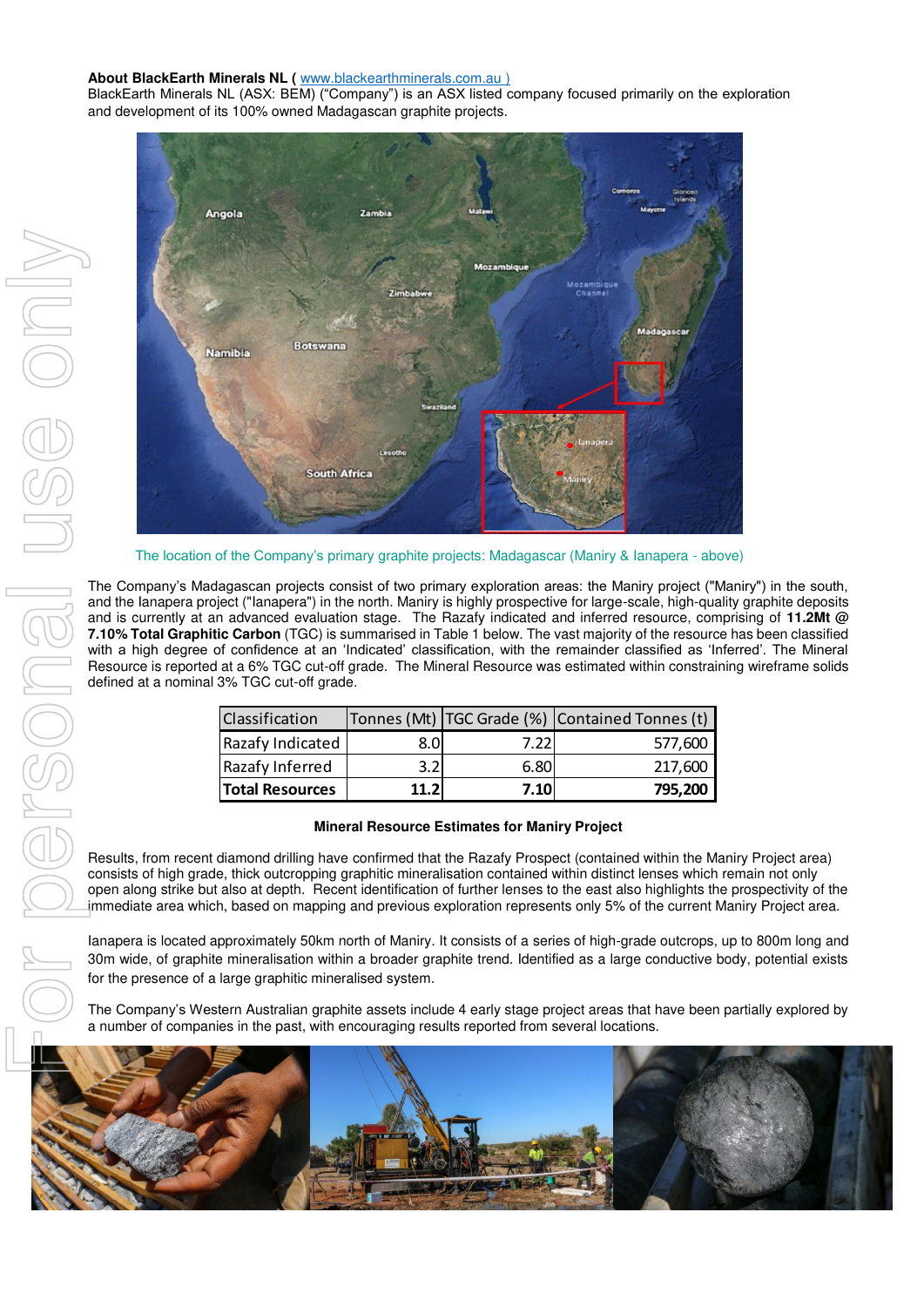| SampleID | <b>Easting</b> | Northing   TGC % |             |
|----------|----------------|------------------|-------------|
| MD05745  | 517525         | 7357979          | 23.3        |
| MD05746  | 517645         | 7357772          | 1.66        |
| MD05747  | 517397         | 7357743          | 37          |
| MD05748  | 517540         | 7357500          | 19.5        |
| MD05749  | 517425         | 7357327          | 32.5        |
| MD05750  | 517472         | 7357143          | 3.19        |
| MD05751  | 517530         | 7357128          | 4.5         |
| MD05752  | 517460         | 7356608          | 7.08        |
| MD05753  | 517294         | 7356612          | 29.8        |
| MD05755  | 516971         | 7355945          | 22.83       |
| MD05758  | 516994         | 7355379          | 3.17        |
| MD05759  | 514664         | 7353457          | 10.3        |
| MD05760  | 514587         | 7353476          | 9.83        |
| MD05761  | 514714         | 7353045          | 5.4         |
| MD05762  | 514743         | 7353095          | 11.89       |
| MD05763  | 515010         | 7352493          | 7.14        |
| MD05764  | 514550         | 7351855          | 7.67        |
| MD05765  | 514372         | 7351919          | 7           |
| MD05766  | 517558         | 7357961          | 8.35        |
| MD05767  | 517599         | 7357943          | 3.67        |
| MD05768  | 516810         | 7355545          | 2.17        |
| MD05769  | 516871         | 7355038          | 16.83       |
| MD05770  | 516360         | 7354360          | 11.5        |
| MD05771  | 516429         | 7354373          | 23.2        |
| MD05772  | 515901         | 7353903          | 8.7         |
| MD05773  | 513170         | 7355149          | 22.6        |
| MD05774  | 513866         | 7354800          | 22          |
| MD05775  | 514351         | 7354153          | 22.3        |
| MD05776  | 514266         | 7352113          | 5.68        |
| MD05777  | 514521         | 7352045          | 6.9         |
| MD05778  | 514936         | 7352093          | 6.25        |
| MD05779  | 514555         | 7351148          | 7.9         |
| MD05780  | 514446         | 7351171          | 4.88        |
| MD05781  | 517189         | 7356449          | 8.2         |
| MD05782  | 516063         | 7355619          | 33.66       |
| MD05783  | 516923         | 7355584          | 14.3        |
| MD05784  | 516854         | 7355192          | 12.49       |
| MD05785  | 516485         | 7354593          | 10.3        |
| MD05786  | 516611         | 7354421          | 19.9        |
| MD05787  | 516330         | 7353381          | 15.59       |
| MD05788  | 513846         | 7354400          | 5.43        |
| MD05789  | 514394         | 7353987          | 37.85       |
| MD05790  | 513896         | 7353972          | <u>11.9</u> |
| MD05791  | 514153         | 7352426          | 10.9        |
| MD05792  | 514920         | 7352389          | 16.76       |
| MD05793  | 515085         | 7352348          | 2.49        |
| MD05868  | 491834         | 7305964          | 12.08       |

**Table 1 – Ianapera - Historical Rock Chips**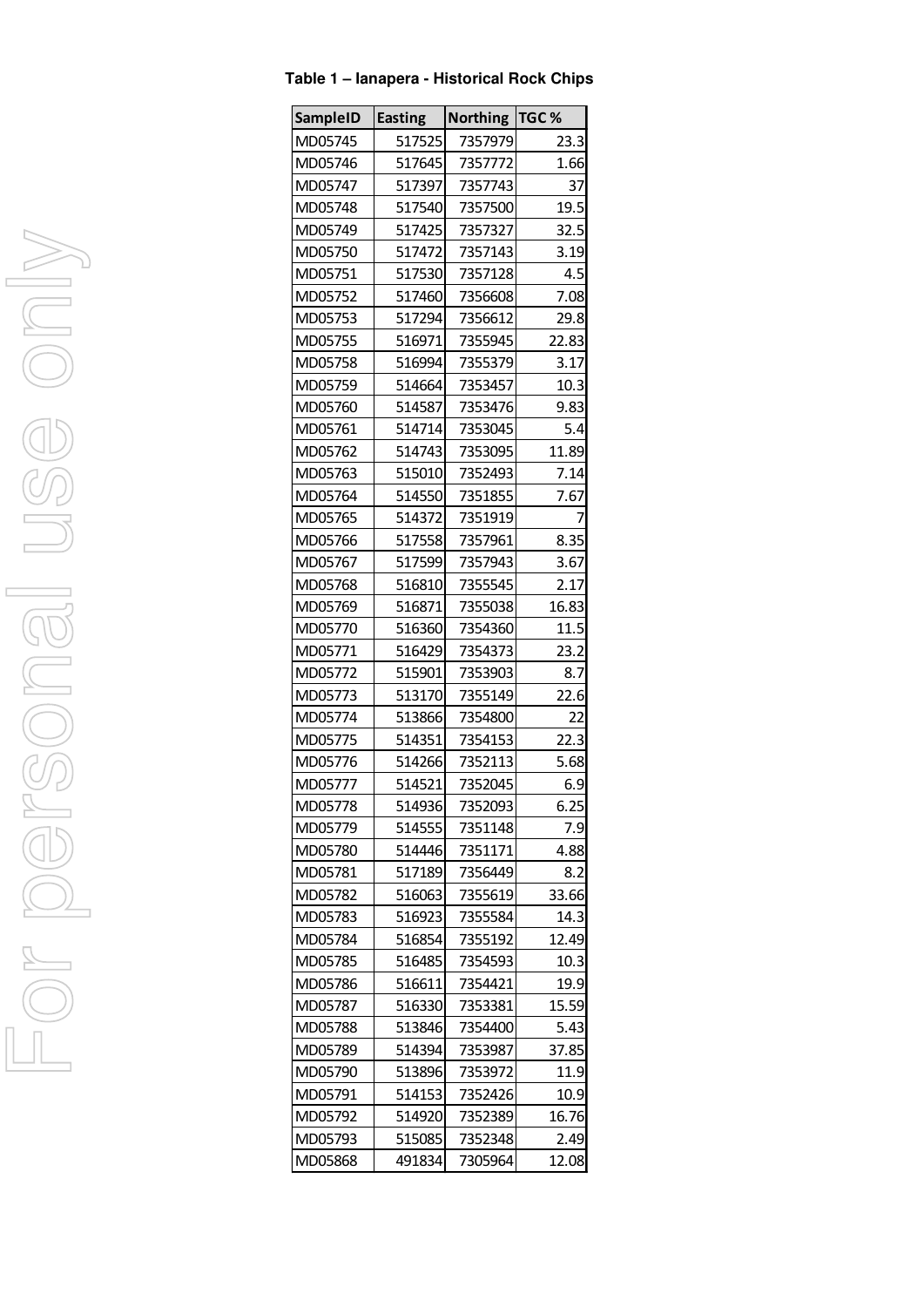### **Table 2 – JORC**

#### JORC Code, 2012 Edition – Table 1 report template

#### Section 1 Sampling Techniques and Data

(Criteria in this section apply to all succeeding sections.)

|  | Sampling techniques                                     | Nature and quality of sampling (eg cut channels, random chips, or<br>specific specialised industry standard measurement tools appropriate to<br>the minerals under investigation, such as down hole gamma sondes, or<br>handheld XRF instruments, etc.). These examples should not be taken<br>as limiting the broad meaning of sampling.<br>Include reference to measures taken to ensure sample representivity<br>and the appropriate calibration of any measurement tools or systems<br>used.<br>Aspects of the determination of mineralisation that are Material to the<br>Public Report.<br>In cases where 'industry standard' work has been done this would be<br>relatively simple (eg 'reverse circulation drilling was used to obtain 1 m<br>samples from which 3 kg was pulverised to produce a 30 g charge for fire<br>assay). In other cases more explanation may be required, such as where<br>there is coarse gold that has inherent sampling problems. Unusual<br>commodities or mineralisation types (eg submarine nodules) may warrant<br>disclosure of detailed information. | Historical rock chips taken from outcropping graphitic schist. Approximatly<br>2-3kg collecetd and analysed at the laboratory using a CS analyser.                                                                                                         |
|--|---------------------------------------------------------|------------------------------------------------------------------------------------------------------------------------------------------------------------------------------------------------------------------------------------------------------------------------------------------------------------------------------------------------------------------------------------------------------------------------------------------------------------------------------------------------------------------------------------------------------------------------------------------------------------------------------------------------------------------------------------------------------------------------------------------------------------------------------------------------------------------------------------------------------------------------------------------------------------------------------------------------------------------------------------------------------------------------------------------------------------------------------------------------|------------------------------------------------------------------------------------------------------------------------------------------------------------------------------------------------------------------------------------------------------------|
|  | Drilling techniques                                     | Drill type (eg core, reverse circulation, open-hole hammer, rotary air<br>blast, auger, Bangka, sonic, etc) and details (eg core diameter, triple or<br>standard tube, depth of diamond tails, face-sampling bit or other type,<br>whether core is oriented and if so, by what method, etc).                                                                                                                                                                                                                                                                                                                                                                                                                                                                                                                                                                                                                                                                                                                                                                                                   | <b>NA</b>                                                                                                                                                                                                                                                  |
|  | Drill sample recovery                                   | Method of recording and assessing core and chip sample recoveries<br>and results assessed.<br>Measures taken to maximise sample recovery and ensure<br>representative nature of the samples.<br>Whether a relationship exists between sample recovery and grade and<br>whether sample bias may have occurred due to preferential loss/gain of<br>fine/coarse material.                                                                                                                                                                                                                                                                                                                                                                                                                                                                                                                                                                                                                                                                                                                         | <b>NA</b>                                                                                                                                                                                                                                                  |
|  | Logging                                                 | Whether core and chip samples have been geologically and<br>geotechnically logged to a level of detail to support appropriate Mineral<br>Resource estimation, mining studies and metallurgical studies.<br>Whether logging is qualitative or quantitative in nature. Core (or<br>costean, channel, etc.) photography.<br>The total length and percentage of the relevant intersections logged.                                                                                                                                                                                                                                                                                                                                                                                                                                                                                                                                                                                                                                                                                                 | Geological observations are noted by the geologist                                                                                                                                                                                                         |
|  | Sub-sampling techniques and sample preparation          | If core, whether cut or sawn and whether quarter, half or all core taken.<br>If non-core, whether riffled, tube sampled, rotary split, etc. and whether<br>sampled wet or dry.<br>· For all sample types, the nature, quality and appropriateness of the<br>sample preparation technique.<br>Quality control procedures adopted for all sub-sampling stages to<br>maximise representivity of samples.<br>Measures taken to ensure that the sampling is representative of the in<br>situ material collected, including for instance results for field<br>duplicate/second-half sampling.<br>Whether sample sizes are appropriate to the grain size of the material<br>being sampled.                                                                                                                                                                                                                                                                                                                                                                                                            | NA                                                                                                                                                                                                                                                         |
|  | Quality of assay data and laboratory tests              | The nature, quality and appropriateness of the assaying and laboratory<br>procedures used and whether the technique is considered partial or total.<br>For geophysical tools, spectrometers, handheld XRF instruments,<br>etc., the parameters used in determining the analysis including instrument<br>make and model, reading times, calibrations factors applied and their<br>derivation, etc.<br>· Nature of quality control procedures adopted (eg standards, blanks,<br>duplicates, external laboratory checks) and whether acceptable levels of<br>accuracy (i.e. lack of bias) and precision have been established.                                                                                                                                                                                                                                                                                                                                                                                                                                                                    | Assaying was undertaken by Intertek Genalysis in Perth (Aus). Samples<br>are pulverised to 75 micron, roasted to 420deg and digested with a weak<br>acid. Final analysis is undertaken by CS analyser (Code: C73/CSA). This<br>method is considered total. |
|  | Verification of sampling and assaying                   | The verification of significant intersections by either independent or<br>alternative company personnel.<br>The use of twinned holes.<br>Documentation of primary data, data entry procedures, data<br>verification, data storage (physical and electronic) protocols.<br>Discuss any adjustment to assay data.                                                                                                                                                                                                                                                                                                                                                                                                                                                                                                                                                                                                                                                                                                                                                                                | <b>NA</b>                                                                                                                                                                                                                                                  |
|  | ocation of data points                                  | Accuracy and quality of surveys used to locate drill holes (collar and<br>down-hole surveys), trenches, mine workings and other locations used in<br>Mineral Resource estimation.<br>Specification of the grid system used.<br>Quality and adequacy of topographic control.                                                                                                                                                                                                                                                                                                                                                                                                                                                                                                                                                                                                                                                                                                                                                                                                                    | The position of the rock chips are recorded using a handheld GPS<br>(accurate to 3m), Projection and grid systems used: UTM (WGS84 Z38S).                                                                                                                  |
|  | Data spacing and distribution                           | Data spacing for reporting of Exploration Results.<br>Whether the data spacing and distribution is sufficient to establish the<br>degree of geological and grade continuity appropriate for the Mineral<br>Resource and Ore Reserve estimation procedure(s) and classifications<br>applied.<br>Whether sample compositing has been applied.                                                                                                                                                                                                                                                                                                                                                                                                                                                                                                                                                                                                                                                                                                                                                    | Sample spacing is random and cannot be used for resource estimation.                                                                                                                                                                                       |
|  | Orientation of data in relation to geological structure | Whether the orientation of sampling achieves unbiased sampling of<br>possible structures and the extent to which this is known, considering the<br>deposit type.<br>If the relationship between the drilling orientation and the orientation of<br>key mineralised structures is considered to have introduced a sampling<br>bias, this should be assessed and reported if material.                                                                                                                                                                                                                                                                                                                                                                                                                                                                                                                                                                                                                                                                                                           | <b>NA</b>                                                                                                                                                                                                                                                  |
|  | Sample security                                         | · The measures taken to ensure sample security.                                                                                                                                                                                                                                                                                                                                                                                                                                                                                                                                                                                                                                                                                                                                                                                                                                                                                                                                                                                                                                                | Information is not available.                                                                                                                                                                                                                              |
|  | Audits or reviews                                       | The results of any audits or reviews of sampling techniques and data. NA                                                                                                                                                                                                                                                                                                                                                                                                                                                                                                                                                                                                                                                                                                                                                                                                                                                                                                                                                                                                                       |                                                                                                                                                                                                                                                            |